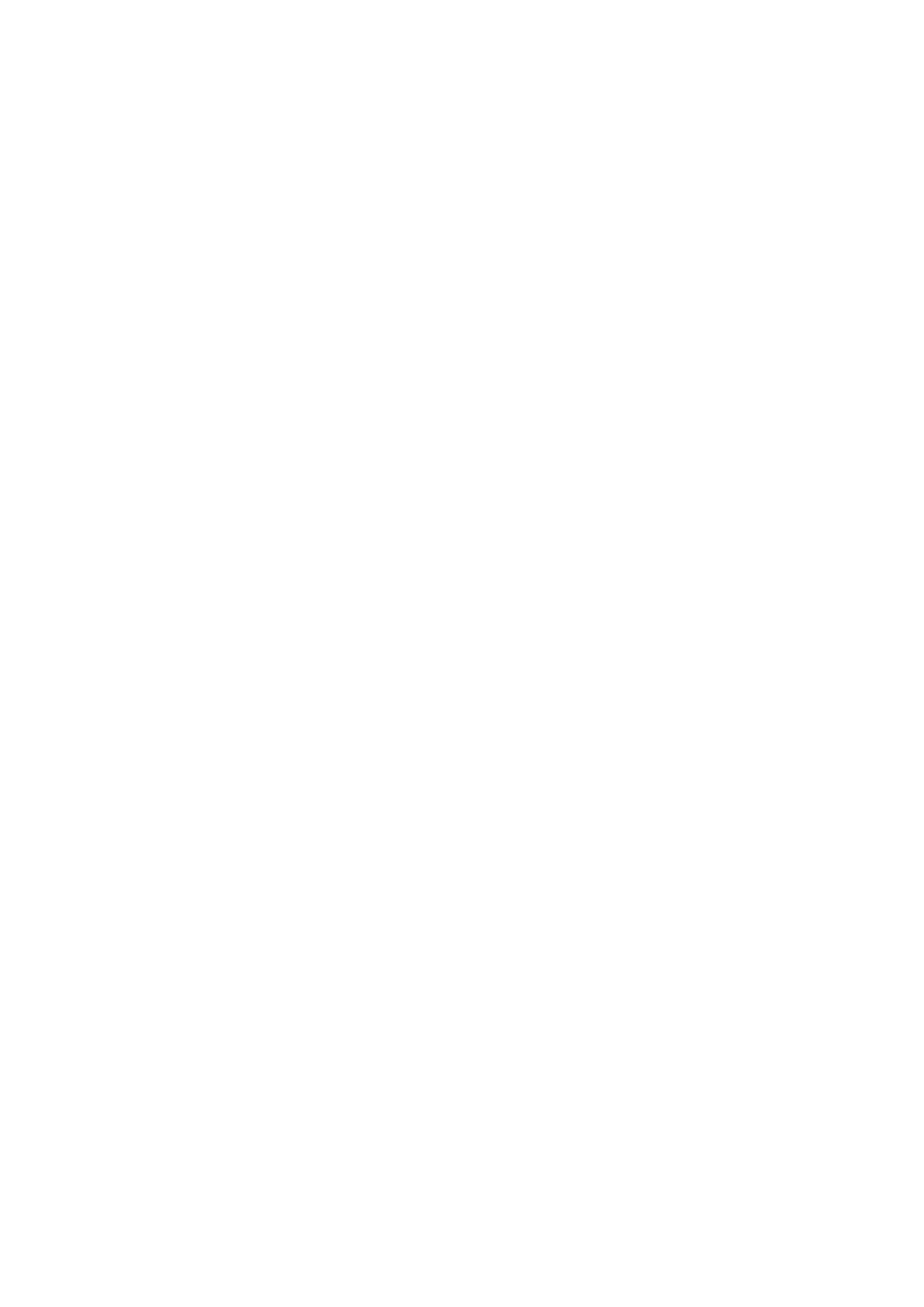## **OTOROHANGA COMMUNITY BOARD**

10 March 2016

Notice is hereby given that an Ordinary meeting of the Otorohanga Community Board will be held in the Council Chambers, Maniapoto St, Otorohanga on Thursday 10 March 2016 commencing at 4 pm.

3 March 2016

#### **DC Clibbery CHIEF EXECUTIVE**

## **AGENDA**

#### **VISITOR ATTENDING THE MEETING**

5pm Representatives on behalf of the Otorohanga Kiwihouse

### **ORDER OF BUSINESS:**

| <b>ITEM</b>                                       | <b>PRECIS</b>                                                                              | <b>PAGE</b> |
|---------------------------------------------------|--------------------------------------------------------------------------------------------|-------------|
| <b>PRESENT</b>                                    |                                                                                            |             |
| IN ATTENDANCE                                     |                                                                                            |             |
| <b>APOLOGIES</b>                                  |                                                                                            |             |
| <b>ITEMS TO BE CONSIDERED IN GENERAL BUSINESS</b> |                                                                                            |             |
| CONFIRMATION OF MINUTES - 28 JANUARY 2016         |                                                                                            |             |
| <b>REPORTS</b>                                    |                                                                                            |             |
| ITEM 78                                           | PEST CONTROL IN ROTARY AND BOB HORSFALL PARK                                               |             |
| ITEM 79                                           | DRAFT MANAGEMENT ACCOUNTS FOR THE PERIOD ENDING 31<br>DECEMBER 2015 – UNDER SEPERATE COVER |             |
| ITEM 80                                           | OCB MATTERS REFERRED FROM 28 JANUARY 2016                                                  | 5           |
| GENERAL                                           |                                                                                            | 5           |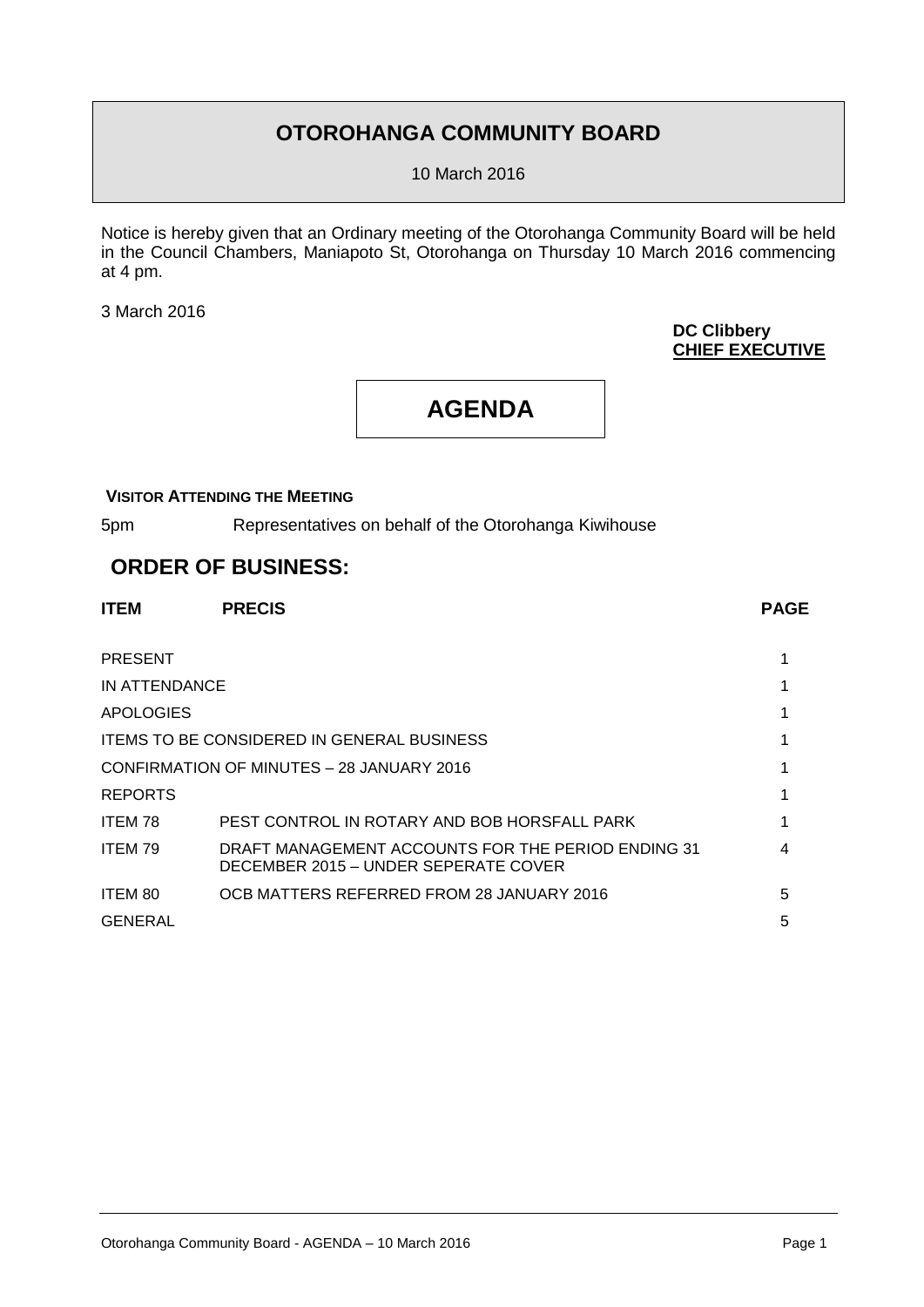#### **PRESENT**

**IN ATTENDANCE**

**APOLOGIES**

**ITEMS TO BE CONSIDERED IN GENERAL BUSINESS**

**CONFIRMATION OF MINUTES – 28 JANUARY 2016**

**REPORTS**

**Item 78:Pest Control in Rotary Park and Bob Horsfall Reserve**

**To: Chairperson & Members Otorohanga Community Board**

**From: Chief Executive**

**Date: 10 March 2016**

#### **Relevant Community Outcomes**

Ensure services and facilities meet the needs of the Community

#### **Executive Summary**

The current program of pest control in the Bob Horsfall and Rotary Park reserves is relatively expensive and apparently not very effective, and it is suggested that it should not be continued.

#### **Staff Recommendation**

It is recommended that:

The existing program of rodent poisoning within the Bob Horsfall and Rotary Park reserves is not continued.

#### **Report Discussion**

Since mid 2014, and in response to concerns expressed by the Otorohanga Kiwi House, Council has been funding control of rodent and possum pests within the Rotary Park and Bob Horsfall Reserves.

The initial proposal was for ECO FX Ltd to conduct an initial year-long campaign of poison baiting for rodents and possums in these areas, which might be followed by further controls implemented by community groups or volunteers, including those associated with the Kiwihouse.

The initial year-long campaign had a cost of approximately \$11,000 + GST.

The recent budget estimates has however brought to management's attention that ECO FX are continuing to undertake pest control in these areas, for which ongoing charges to Council in the order of \$10,000 per year are being indicated.

This is not what was initially envisaged, and had not previously been reflected in budget estimates.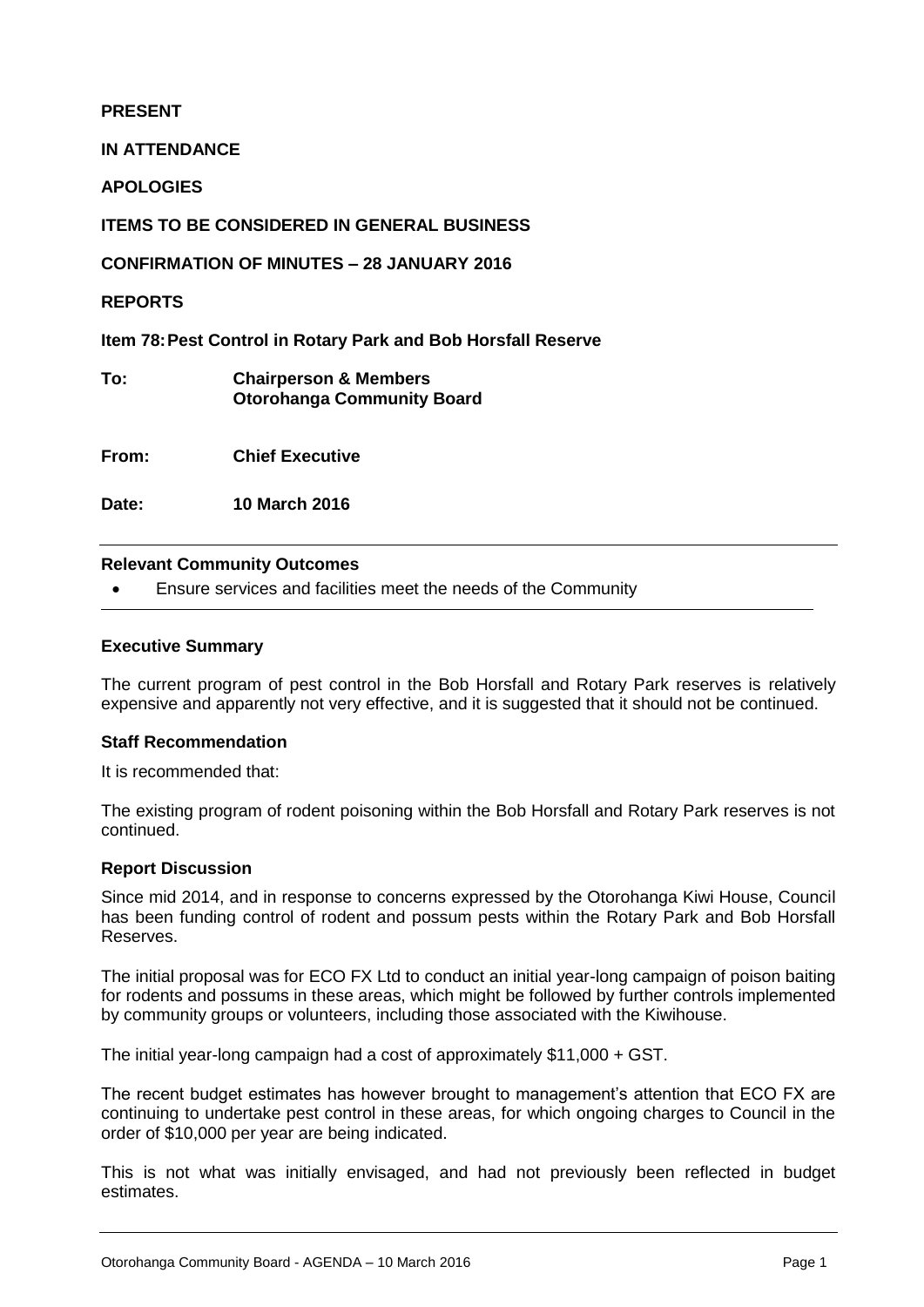Furthermore recent reporting of the extent to which poison baits are being taken from the 73 bait stations being operated in these areas suggest that whilst Possums appear to have been completely eradicated by the 13 bait stations placed for that purpose (and it was always believed that very few possums were present there) relatively high (and recently rising) levels of baits taken from 60 rodent traps suggest the current strategy is not effectively controlling rats and mice.

Recent average levels of bait take from the rodent bait stations in the Bob Horsfall and Rotary Park areas are shown in the following graph. These levels of take, and the recent pronounced increase suggest that the current baiting strategy is far from being successful. The pronounced rapid recent increases in bait take (in particular between January and February 2016) show that rodent numbers are highly volatile, despite the control program.



**Average Percentages of Bait Taken – Rodent Traps**

As such the current program appears to not be meeting the objective of reducing the number of rodents to a very low (and stable) level. Whilst the high levels of bait take clearly indicates that many rodents are being killed, and that rodents levels might be significantly lower than what they otherwise would be, it is far from being a rodent free or even 'low rodent population' area. As was recently discussed in relation to the proposed piping of an open drain on Domain Drive, even just a few rats can do significant harm to the Kiwi House operation, and as such the levels of control being achieved in the reserves do not appear to be sufficient to make them worthwhile.

Examination of the levels of bait take from individual rodent baiting stations show some very high levels of take both inside and on the fringes of the areas, suggesting that there may be a significant flow of rodents into the areas from the surrounding private properties.

That there may be a significant flow of rodents from outside should not be considered particularly surprising as many of the adjacent properties are not intensively developed and have significant vegetation or are in close proximity to open countryside. There are open fields on the northern side of Mountain View Road, with as little as 25 metres separating these fields from the reserves. It should therefore not be unexpected that the control of rodent populations in these areas through baiting is much more difficult than exercising similar control in reserves within larger urban centres, where the separation from countryside is much greater.

Overall it is suggested that on the basis of its high cost and the apparent lack of effectiveness the continuation of the existing commercial baiting programs within the Rotary Park and Bob Horsfall reserves cannot be justified.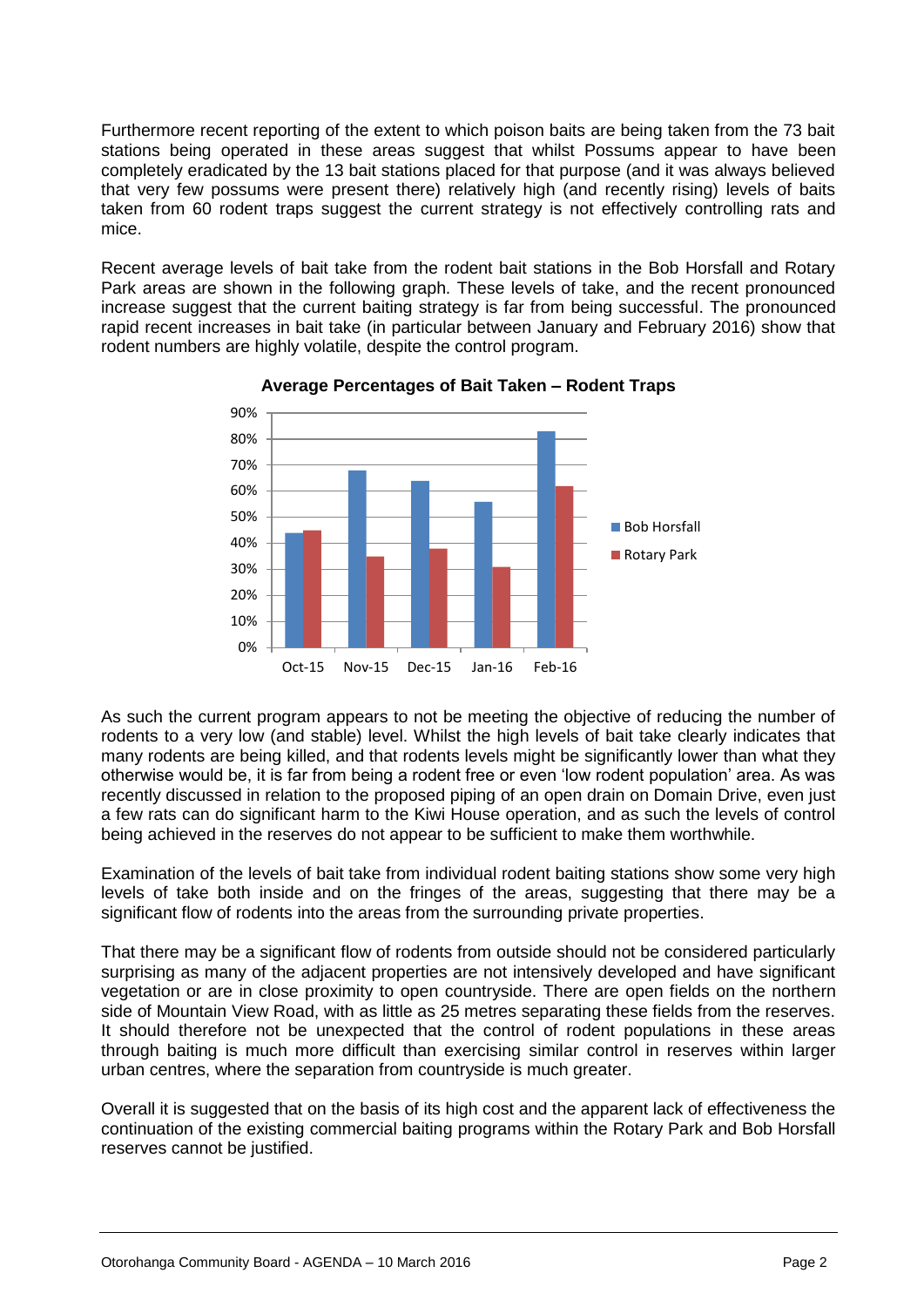In terms of the needs of the Otorohanga Kiwi House, the construction of a predator proof fence around their premises appears to be a better alternative than attempting to control rodent numbers on the adjacent properties.

Dave Clibbery **CHIEF EXECUTIVE**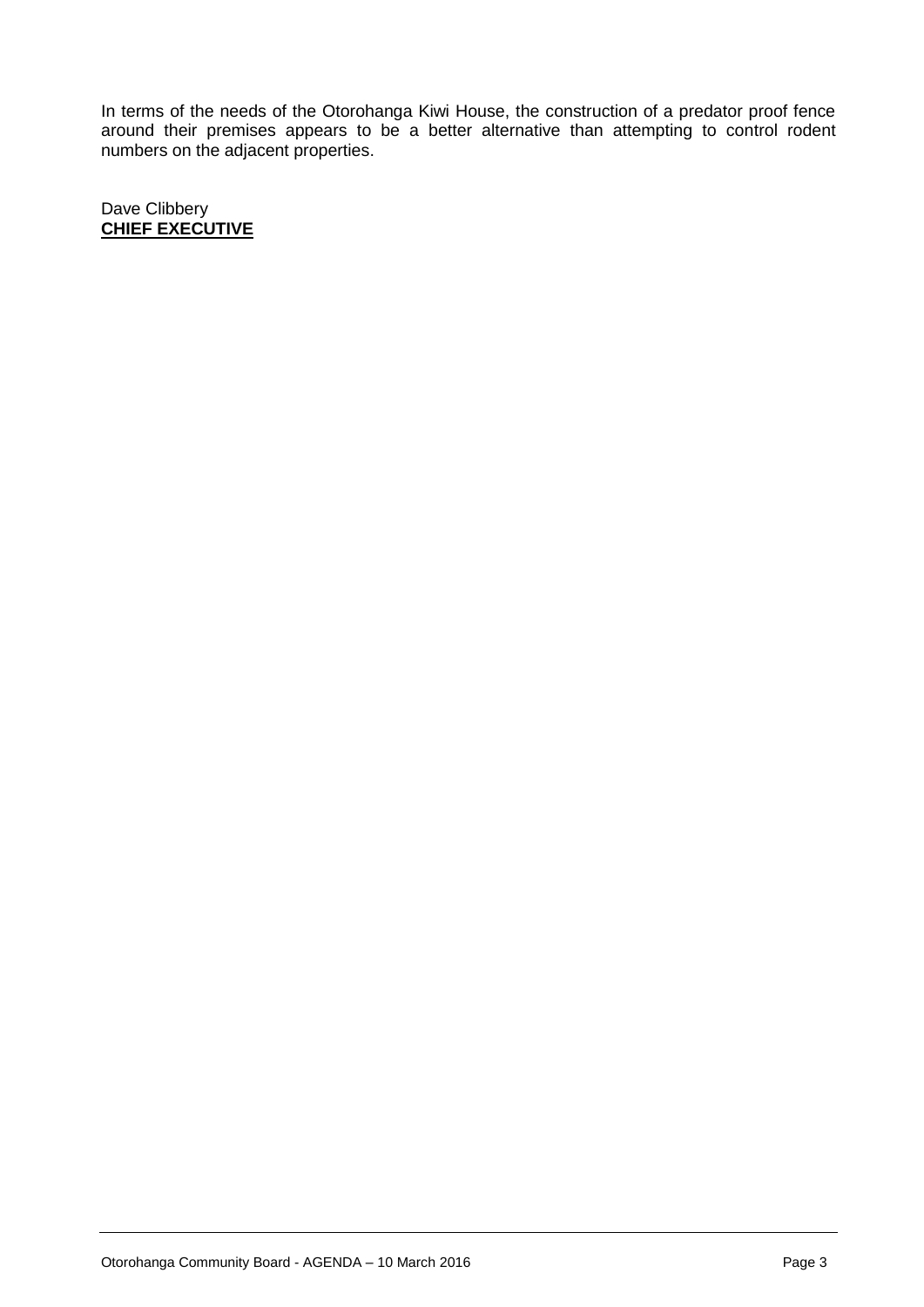#### **Item 79 : DRAFT MANAGEMENT ACCOUNTS FOR THE PERIOD ENDING 31 DECEMBER 2015**

**To: Chairperson & Members Otorohanga Community Board**

**From: District Accountant**

**Date: 10 March 2016**

#### **Relevant Community Outcomes**

- Ensure services and facilities meet the needs of the Community
- Promote the local economy and opportunities for sustainable economic development
- Foster an involved and engaged Community

#### **Executive Summary**

The Draft Management Accounts for the period ended 31 December 2015 are attached under separate cover.

#### **Staff Recommendation**

It is recommended:

That the Draft Management Accounts for the period ended 31 December 2015 be received.

**Brendan O'Callaghan DISTRICT ACCOUNTANT**